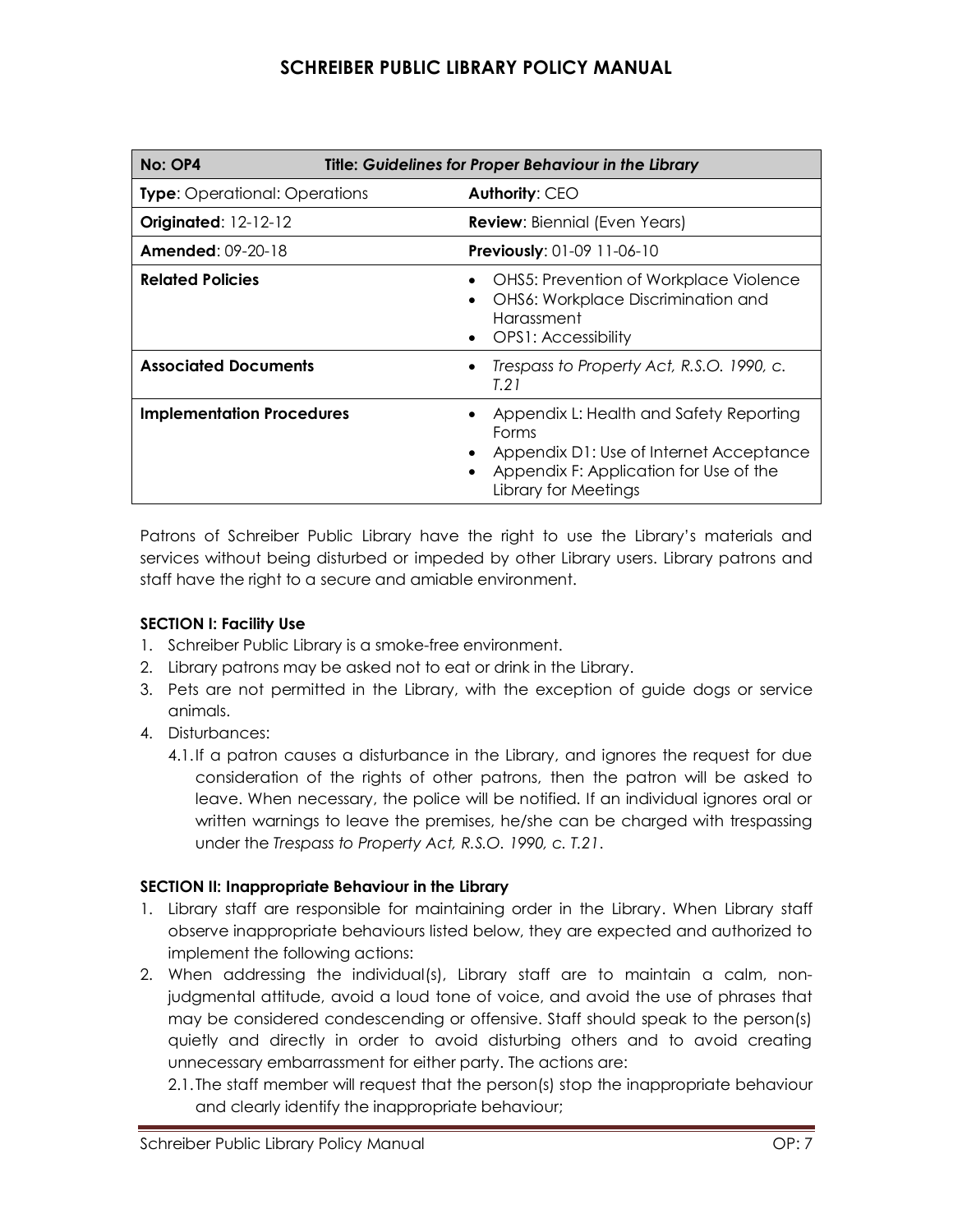- 2.2.If the inappropriate behaviour continues after the first  $(1st)$  / second  $(2nd)$  request, then the staff member will ask the person(s) to leave the building;
- 2.3.If a patron refuses to leave after being asked to leave, then the police should immediately be called to the Library.
- 3. Some examples of inappropriate behaviour include, but are not limited to:
	- 3.1.Running in the Library;
	- 3.2.Eating/drinking in prohibited areas;
	- 3.3.Abusive language;
	- 3.4.Loud or boisterous behaviour;
	- 3.5.Aimless/restless roaming;
	- 3.6.Restricting another person's use of the Library;
	- 3.7.Smoking in the Library;
	- 3.8.Damaging or disrupting the collection;
	- 3.9.Selling products and services and/or soliciting donations, which are not permitted in the Library, except as part of a Library sponsored program.
- 4. Taking surveys, distributing pamphlets, and other similar activities are permitted in the Library *only* when authorized by the Schreiber Public Library Board. Pamphlets may be
- 5. Animals, except those used to aid persons with disabilities, are not permitted in the Library. However, animals may be permitted as part of a Library-sponsored program. Animals may not be left unattended on Library property. Should animals be interfering with the patrons' access to the building, it is the responsibility of Library staff to call the Schreiber Animal Control Officer to have the animal removed.
- 6. Consumption of alcoholic beverages and illegal substances is not permitted on Library property.
- 7. Disrespectful attitudes or language, teasing, or other types of harassment of Library patrons or staff is not permitted.

### **SECTION III: Serious or Dangerous Behaviour in the Library**

- 1. When Library staff observe serious or dangerous behaviours listed below, they are expected and authorized to immediately call the police:
	- 1.1.Loitering on Library grounds after being evicted from the building;
	- 1.2.Behaviour that a staff member feels is threatening to the immediate safety of other patrons or staff members;
	- 1.3.Hitting or striking another person;
	- 1.4.Threats of violence to oneself or others;
	- 1.5.Theft or deliberate vandalism of Library materials or property, or to the personal property of Library patrons or staff.

### **SECTION IV: Accident/Incident Report**

- 1. Library staff must complete a written Accident/Incident Report directly following an accident or incident. The report must be read and signed within twenty-four (24) hours by the Chief Executive Officer (CEO). If the CEO is unavailable, the report should be forwarded to the Chairperson of the Library Board for review.
- 2. The form includes: 2.1.The date and time of the accident/incident;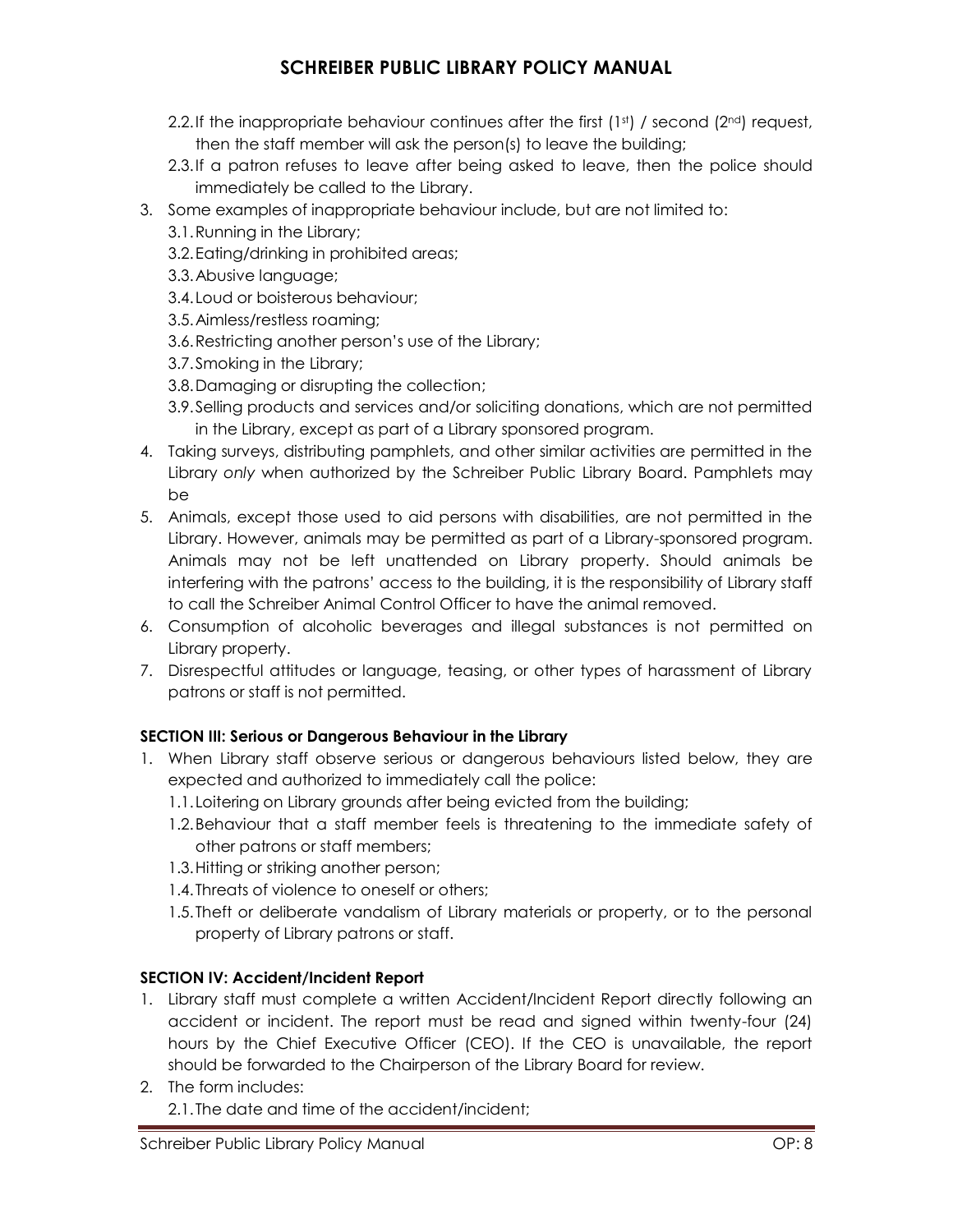- 2.2.The location of the accident/incident;
- 2.3.Weather conditions;
- 2.4.The cause and kind of accident/incident;
- 2.5.Details of the accident/incident, including name(s) of the injured, age(s), and witness names, telephone numbers, and addresses;
- 2.6.First Aid treatment;
- 2.7.Police, Ambulance, or Fire assistance and information;
- 2.8.An indication that the Library patron(s) was offered the opportunity to arrange for transportation from the Library and whether the offer was accepted.

### **SECTION V: Violation of Library Rules**

- 1. It is the responsibility of the Chief Executive Officer (CEO) to ensure that the rules of behaviour are observed. Every incident of inappropriate behaviour will be reported to him/her.
- 2. In addition to reporting such incidents to the CEO, those members of Library staff designated by the CEO have the duty and authority to expel any person(s) from the Library, or program, until the matter can be reviewed by the CEO.
- 3. Upon becoming aware of an incident of inappropriate behaviour, the CEO may impose such disciplinary measures as he/she feels necessary. If suspension of any person's access to the facilities or programs is imposed by the CEO, such minimum suspension shall not be less than seven (7) days. In the absence of the CEO, such incidents may be dealt with by the Library Board Chairperson.
- 4. Where the CEO imposes disciplinary action as allowed, he/she shall:
	- 4.1.Interview the offender(s) and, where appropriate, the parents;
	- 4.2.Notify the parents of any minor who is suspended from the Library, or program, for more than one (1) day;
	- 4.3.Maintain a record of all minor disciplinary action he/she has imposed;
	- 4.4.Submit a report to the Library Board for all incidents of a severe nature that, in the opinion of the CEO, should be reviewed by the Board for possible additional disciplinary measures.
- 5. After receiving an Accident/Incident Report as outlined above from the CEO, the Library Board shall summon a meeting at the earliest opportunity to review it. The offender(s) and, if a minor, the parents, shall be entitled to attend the meeting and present their version of the accident or incident to the Board.
- 6. The Library Board shall, after reviewing the findings and any other evidence as it deems appropriate in the circumstances, decide what disciplinary measures are to be imposed.
- 7. The Library Board shall then notify the CEO of its decision. The CEO shall advise the individual(s) and/or parents of the decision by registered mail.
- 8. The following are examples of disciplinary measures which may be applied as circumstances warrant:
	- 8.1.Suspension of the offender's right of access to Library facilities in accordance with the *Trespass to Property Act*;
	- 8.2.Referral of the accident or incident to the police or the court.